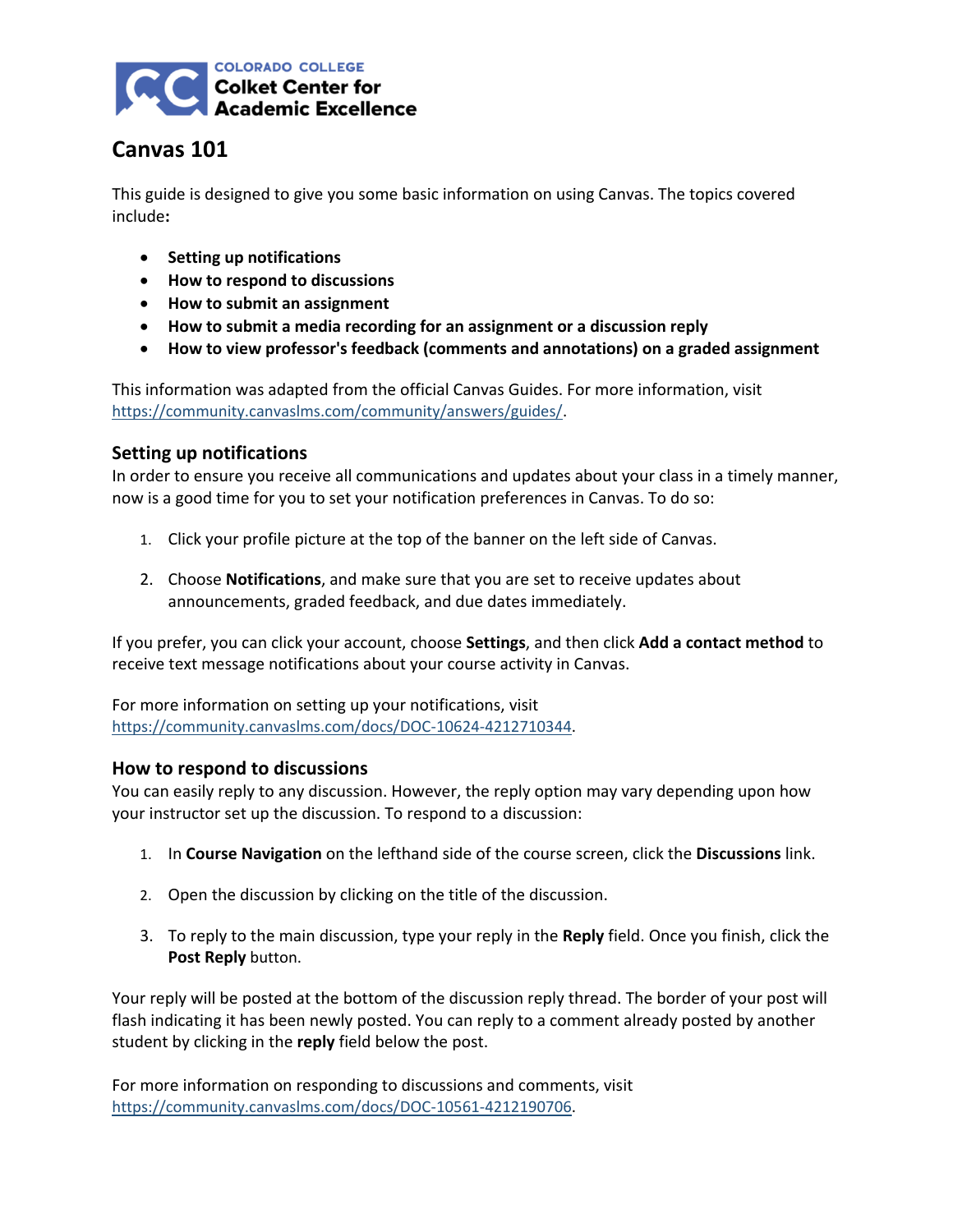#### **How to submit an assignment**

You can submit online Assignments in Canvas using several submission types. Instructors can choose what kind of online submissions they want you to use. You may also have the option to resubmit assignments if your instructor allows.

To submit an assignment:

- 1. In **Course Navigation** on the lefthand side of the course screen, click the **Assignments** link.
- 2. Open the assignment by clicking on the name of the assignment.
- 3. Click on the **Submit Assignment** button to open the submission window. Your instructor will decide what kinds of submissions are appropriate for each Assignment. There are four submission types: upload a file, submit a text entry, enter a website URL, or submit media.
	- **Submit a file upload.** To upload a file from your computer and submit it as your assignment, select the **File Upload** tab and click **Choose File**. Once your file has been uploaded, click **Submit Assignment.**
	- **Submit a text entry.** To submit a text entry assignment, select the **Text Entry** tab. Copy/paste or type your text entry into the text box, then click **Submit Assignment**.
	- **Submit a website URL.** To submit a website URL, select the **Website URL** tab. Copy/paste the URL you are submitting into the **Website URL** box. You can also add text comments to your URL. When you're ready, click **Submit Assignment**.
	- **Submit Media Recording.** To submit a media recording, select the **Media** tab. For further instructions, see **"How to submit a media recording for an assignment or a discussion reply"** below.

After you have submitted your work, you will see information in the Sidebar on the right about your submission. For file uploads, the sidebar provides a link to your submission to download if necessary.

If you choose, you may resubmit another version of your assignment using the **Re-submit Assignment** button. You will only be able to view the details of your most recent submission in the Sidebar, but your instructor will be able to see all of your submissions.

Once the instructor has graded your submission, the **Grades** link in **Course Navigation** displays a grading indicator.

You can also see details about your assignment and links to additional feedback in your **Grades** page.

For more information on submitting an assignment, visit <https://community.canvaslms.com/docs/DOC-9539-421241972>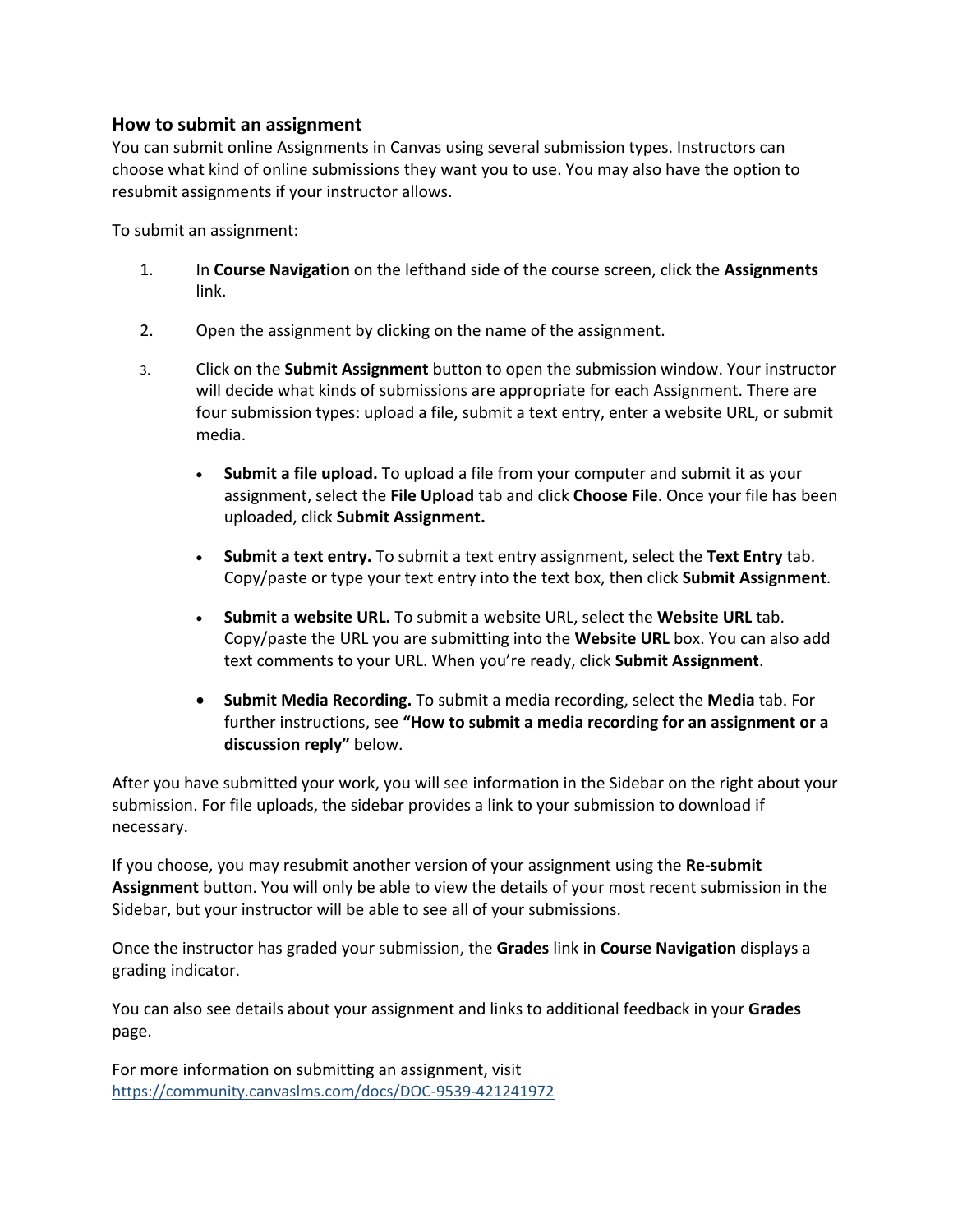## **How to submit a media recording for an assignment or a discussion reply**

You can upload or record a video or audio file to submit as an assignment in Canvas. You can also respond to discussions by uploading or recording a video or audio file.

To submit a media recording for an assignment:

- 1. Complete steps 1 3 of **"How to submit an assignment"** above.
- 2. Select the **Media** tab and click **Record/Upload Media**. You have the option of recording media through Canvas, or uploading a piece of media on your computer.
	- **Recording Media:** When recording media, you have option to record video or record audio.
		- Ensure that the **Record Media** tab is selected.
		- To select a microphone for your recording, click the **Mic** button.
		- To select a webcam, or, to turn the webcam off for audio-only recordings, click the **Webcam** button.
		- **Note:** If you receive an error that says, "Media comment uploading has not been set up properly," please contact your instructor.
	- **Uploading Media:** When uploading media, you have the option of uploading an audio file or a video file.
		- Ensure that the **Upload Media** tab is selected.
		- To upload an audio file, click **Select Audio File**. To upload a video file, click **Select Video File.**
		- In the browser that opens, select the file you would like to upload and click **Open** to begin uploading the file.
		- Monitor the file upload progress. The uploading process will finish automatically.
- 3. When the file is ready to submit, you should see "Ready to Submit! Click 'Submit Assignment' button to finish.' On this screen, you can also review the recorded/uploaded media, and add text comments to your recording. To submit your recording, click the **Submit Assignment** button.

To respond to a discussion by recording or uploading a media file:

- 1. Complete steps 1 3 of **"How to respond to discussions"** above.
- 2. Click on the following icon, labeled **Record/Upload Media**:
- 3. Complete steps 3 4 in the instructions for submitting a media recording above.

For more information on submitting a media recording, visit <https://community.canvaslms.com/docs/DOC-10668-421254356>